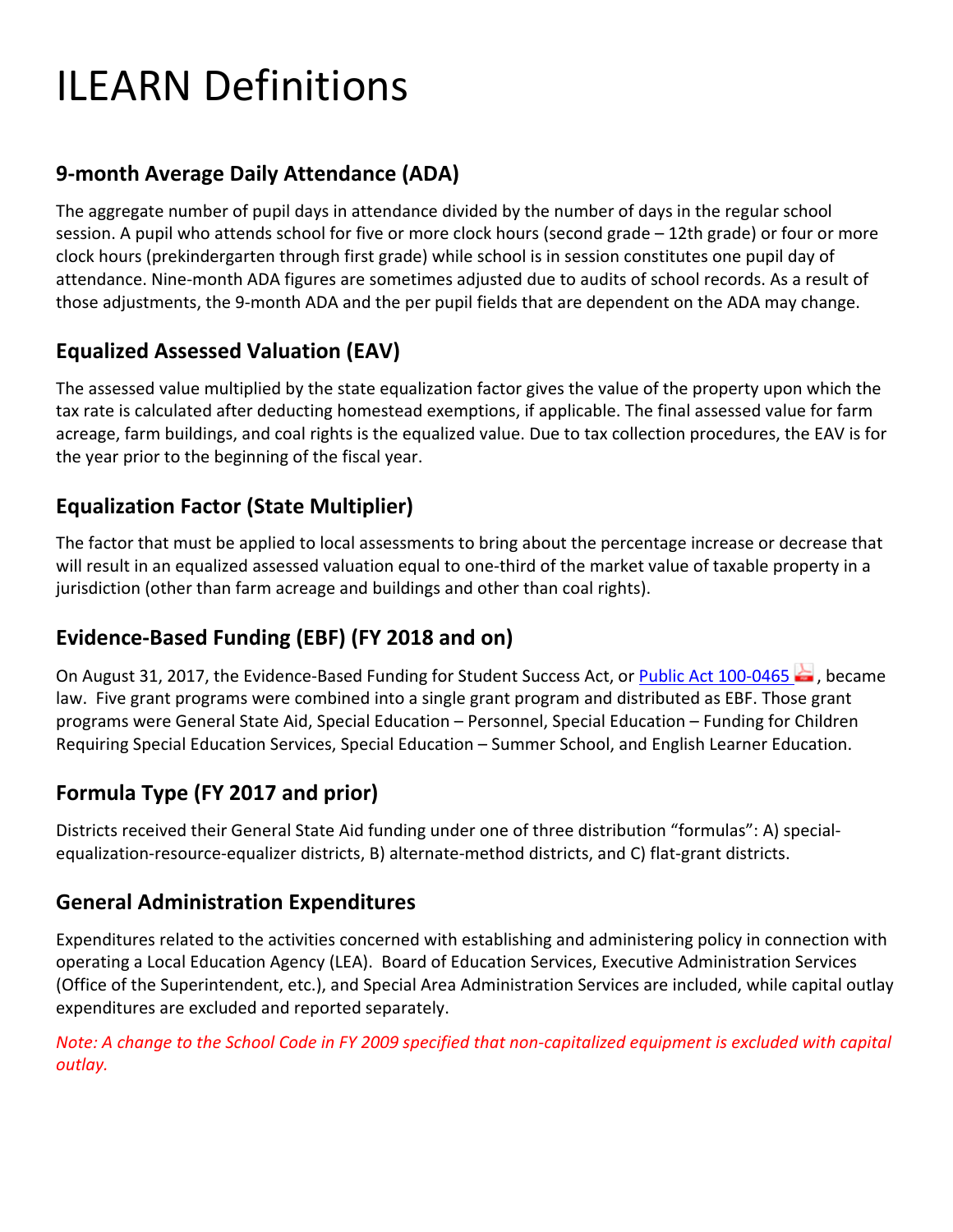# **Instruction Expenditures**

Expenditures related to activities dealing with the teaching of pupils or the interaction between teachers and pupils. Teaching may be provided for pupils in a school classroom or in another location, such as a home or hospital, and may include other learning activities. It also may be provided through some other approved medium, such as television, radio, telephone, or correspondence. The activities of aides or assistants of any type that assist in the instruction process are also included. Capital outlay expenditures are excluded and reported separately.

Note: A change to School Code in FY 2009 specified that non-capitalized equipment is excluded with capital *outlay.* 

#### **Local Revenues**

All receipts from local sources, including property taxes and payments in lieu of taxes, interest on investments, sale of property, tuition, and other miscellaneous items.

## **Operating Expense per Pupil**

The gross operating cost of a school district (excepting summer school, adult education, bond principal retired, and capital expenditures) divided by the 9‐month ADA for the regular school term.

Note: A change to School Code in FY 2009 specified that non-capitalized equipment is excluded with capital  $outlay.$ 

### **Operating Tax Rate**

All school district property taxes extended for all purposes, except community college educational purposes, for the payment of tuition under Section 6‐1 of the Public College Act (110 ILCS 805/6‐1), bond and interest, summer school, rent, capital improvements, and vocational education building purposes. The operating tax rate shown for specific fiscal years represents the tax rate for the period two years prior to the fiscal year shown. For example, the operating tax rate shown in FY 2020 is for 2018.

## **Other Expenditures**

Expenditures related to activities concerned with retiring the principal on bonds, other debts of an LEA, community services, capital outlay, and non‐programmed charges.

Note: A change to School Code in FY 2009 specified that non-capitalized equipment is excluded with capital  $outlay.$ 

# **Per Capita Tuition Charge**

The amount a local school district charges as tuition to nonresident students as defined by Sections 18‐03 and 10‐20.12a of the School Code. The per capita tuition charge is determined by totaling all expenses of a school district in its Educational, Operations and Maintenance, Debt Services, Transportation, Municipal Retirement/Social Security, and Tort funds for the preceding school year less expenditures not applicable to the regular K‐12 program (such as adult education and summer school), less offsetting revenues from state sources (except those from the Common School Fund), less offsetting revenues from federal sources (except those from federal impaction aid), less revenues from student and community services. A depreciation allowance is added to this amount and that total is divided by the 9‐month ADA for the year. The 9‐month